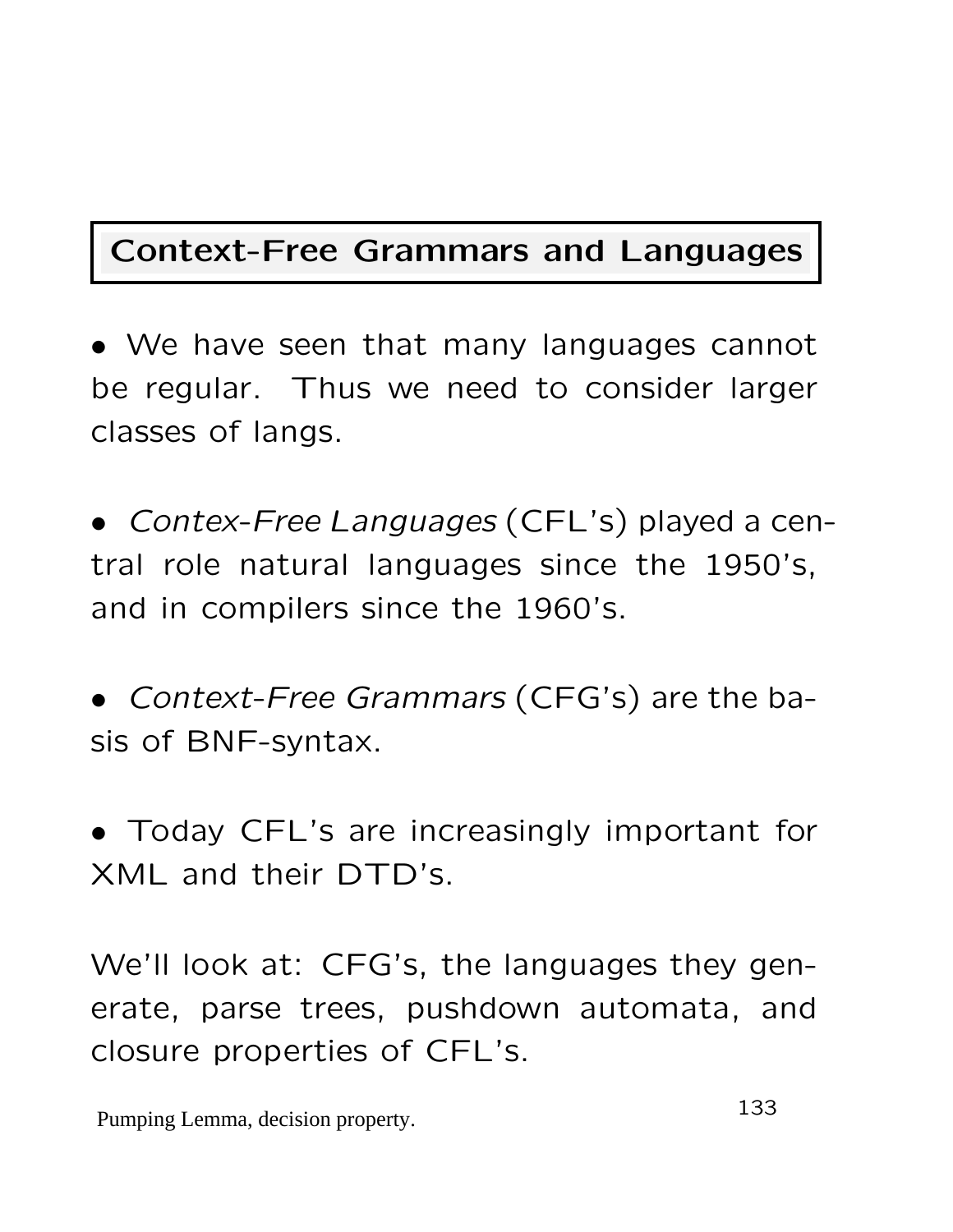### Informal example of CFG's

Consider  $L_{pal} = \{w \in \Sigma^* : w = w^R\}$ 

For example otto  $\in L_{pal}$ , madamimadam  $\in L_{pal}$ .

In Finnish language e.g. saippuakauppias  $\in L_{pal}$ ("soap-merchant") DoGeeseSeeGod NoMelonNoLemon

Let  $\Sigma = \{0, 1\}$  and suppose  $L_{pal}$  were regular.

Let  $n$  be given by the pumping lemma. Then  $0^n10^n \in L_{pal}.$  In reading  $0^n$  the FA must make a loop. Omit the loop; contradiction.

Let's define  $L_{pal}$  inductively:

**Basis:**  $\epsilon$ , 0, and 1 are palindromes.

**Induction:** If  $w$  is a palindrome, so are  $0w0$ and  $1w1$ .

Circumscription: Nothing else is a palindrome.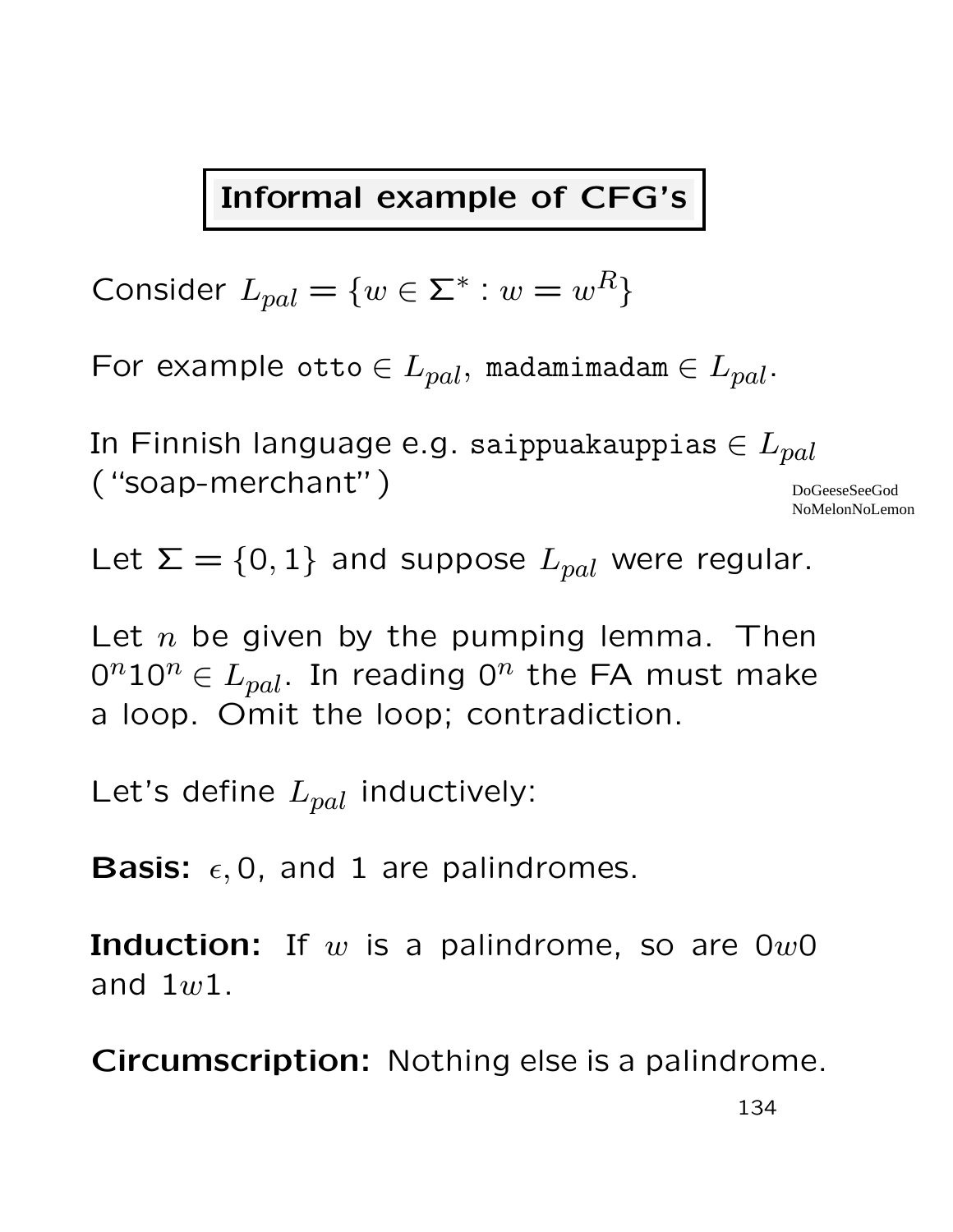CFG's is a formal mechanism for definitions such as the one for  $L_{pal}$ .

> 1.  $P \rightarrow \epsilon$ 2.  $P \rightarrow 0$ 3.  $P \rightarrow 1$ 4.  $P \rightarrow OPO$ 5.  $P \rightarrow 1P1$

0 and 1 are terminals

P is a variable (or nonterminal, or syntactic category)

P is in this grammar also the *start symbol*.

1–5 are productions (or rules)

Some real examples from Sipser.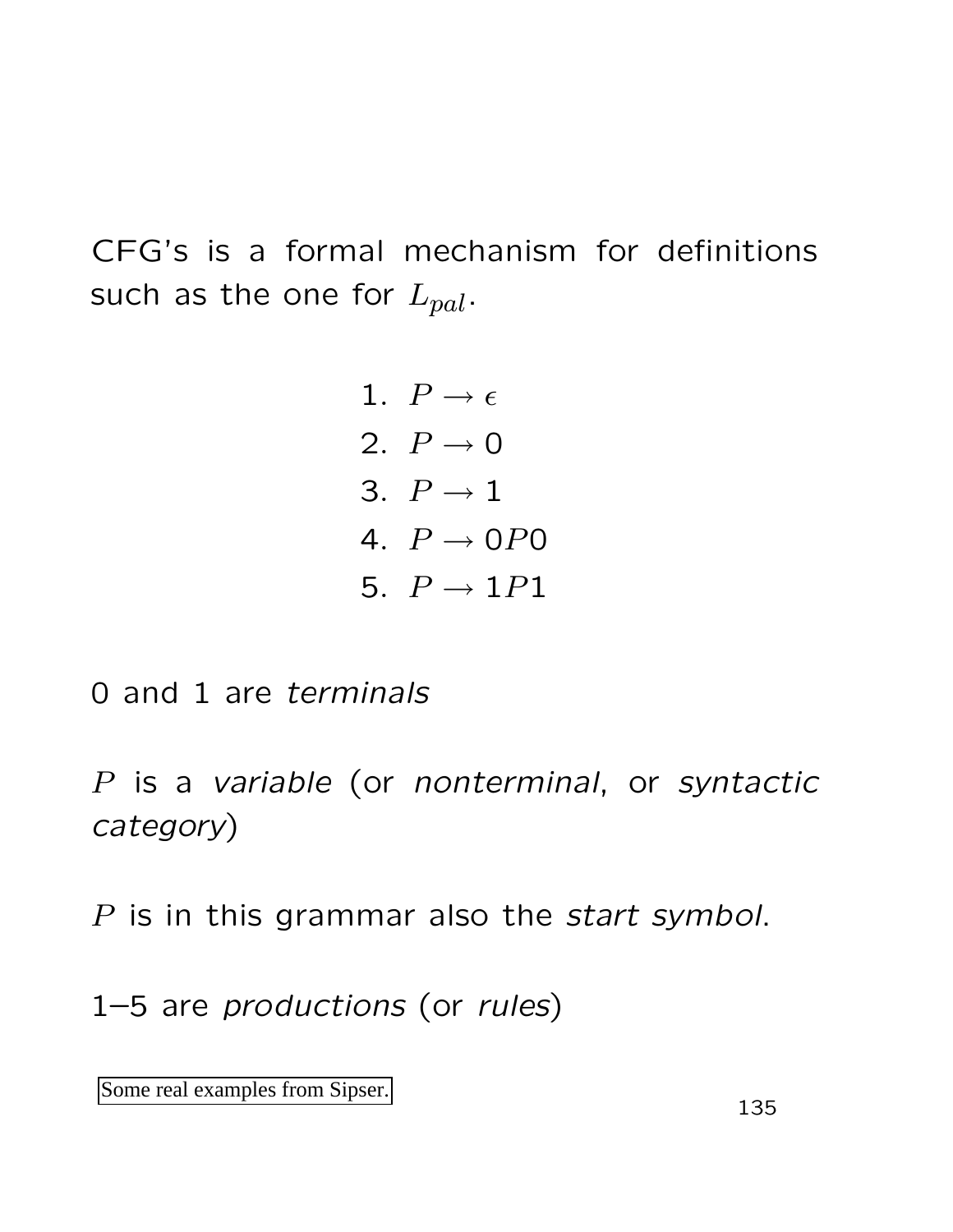# Formal definition of CFG's

# A context-free grammar is a quadruple  $G = (V, T, P, S)$

#### where

V is a finite set of variables.

 $T$  is a finite set of terminals.

P is a finite set of *productions* of the form  $A \to \alpha$ , where A is a variable and  $\alpha \in (V \cup T)^*$ 

S is a designated variable called the *start symbol*.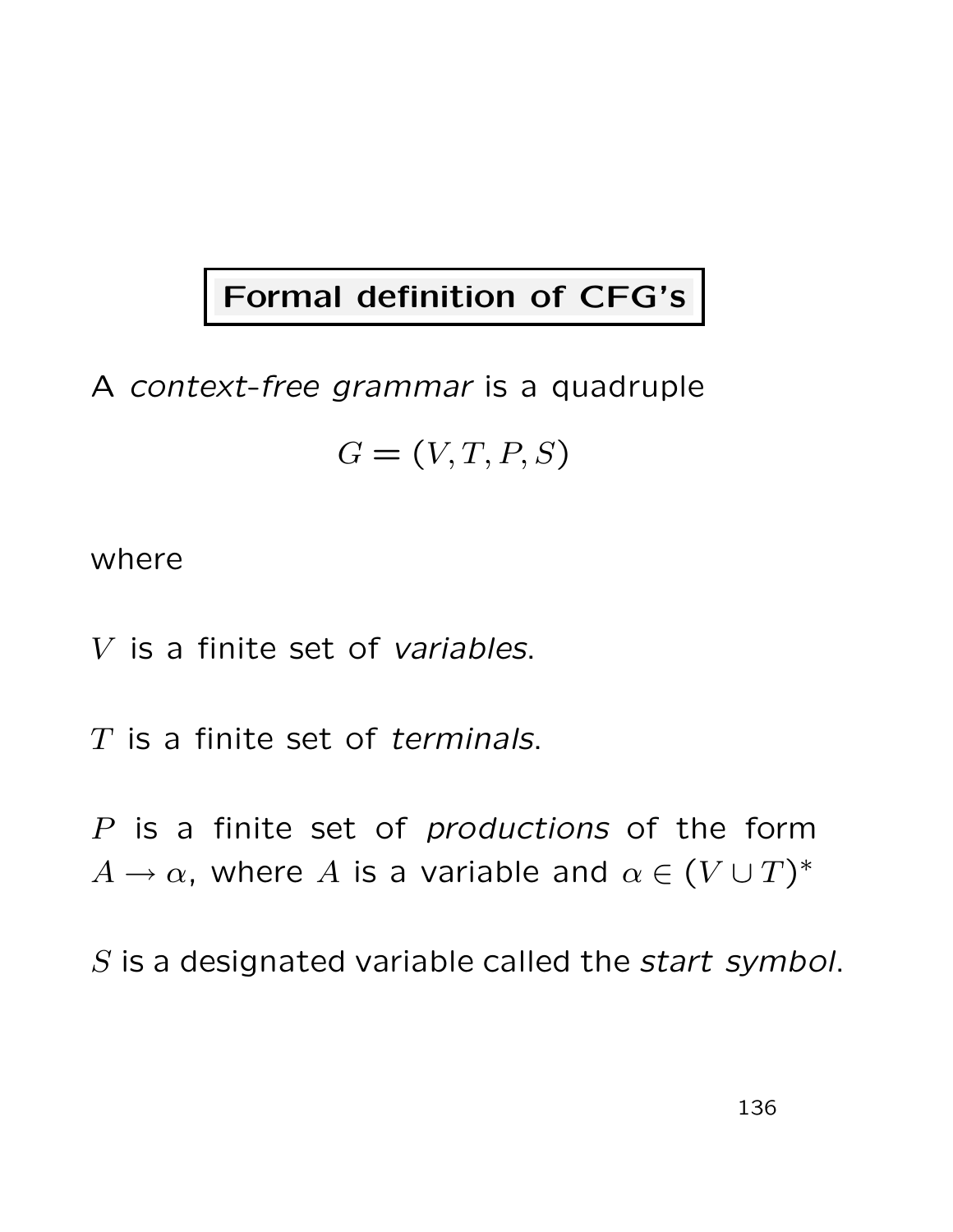Example:  $G_{pal} = (\{P\}, \{0, 1\}, A, P)$ , where  $A =$  ${P \rightarrow \epsilon, P \rightarrow 0, P \rightarrow 1, P \rightarrow 0P0, P \rightarrow 1P1}.$ 

Sometimes we group productions with the same head, e.g.  $A = \{P \to \epsilon | 0 | 1 | OP 0 | 1 P 1 \}.$ 

Example: Regular expressions over  $\{0,1\}$  can be defined by the grammar

$$
G_{regex} = (\{E\}, \{0, 1\}, A, E)
$$
  
where  $A = \leftarrow$ ,  
 $\leftarrow$ , $\phi, \varepsilon, \checkmark$ , $(, )$ 

 ${E \rightarrow 0, E \rightarrow 1, E \rightarrow E.E, E \rightarrow E + E, E \rightarrow E^*, E \rightarrow (E)}$  $E \rightarrow \varepsilon$ ,  $E \rightarrow \phi$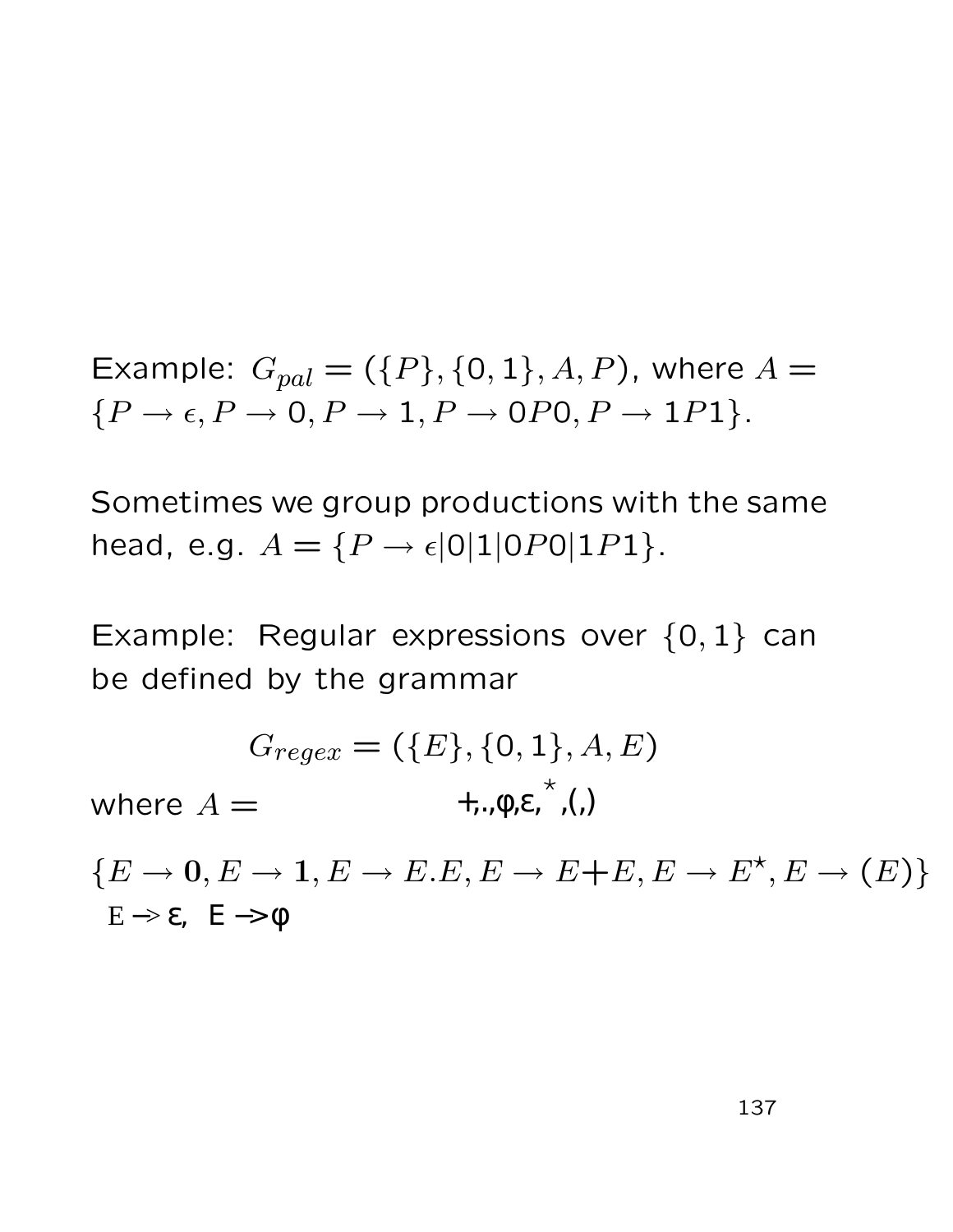Example: (simple) expressions in a typical prog lang. Operators are  $+$  and  $*$ , and arguments are identfiers, i.e. strings in  $L((a + b)(a + b + 0 + 1)^*)$ 

The expressions are defined by the grammar

$$
G = (\{E, I\}, T, P, E)
$$

where  $T = \{+, *, (),), a, b, 0, 1\}$  and P is the following set of productions:

1. 
$$
E \rightarrow I
$$
\n2.  $E \rightarrow E + E$ \n3.  $E \rightarrow E * E$ \n4.  $E \rightarrow (E)$ \n5.  $I \rightarrow a$ \n6.  $I \rightarrow b$ \n7.  $I \rightarrow Ia$ \n8.  $I \rightarrow Ib$ \n9.  $I \rightarrow IO$ \n10.  $I \rightarrow I1$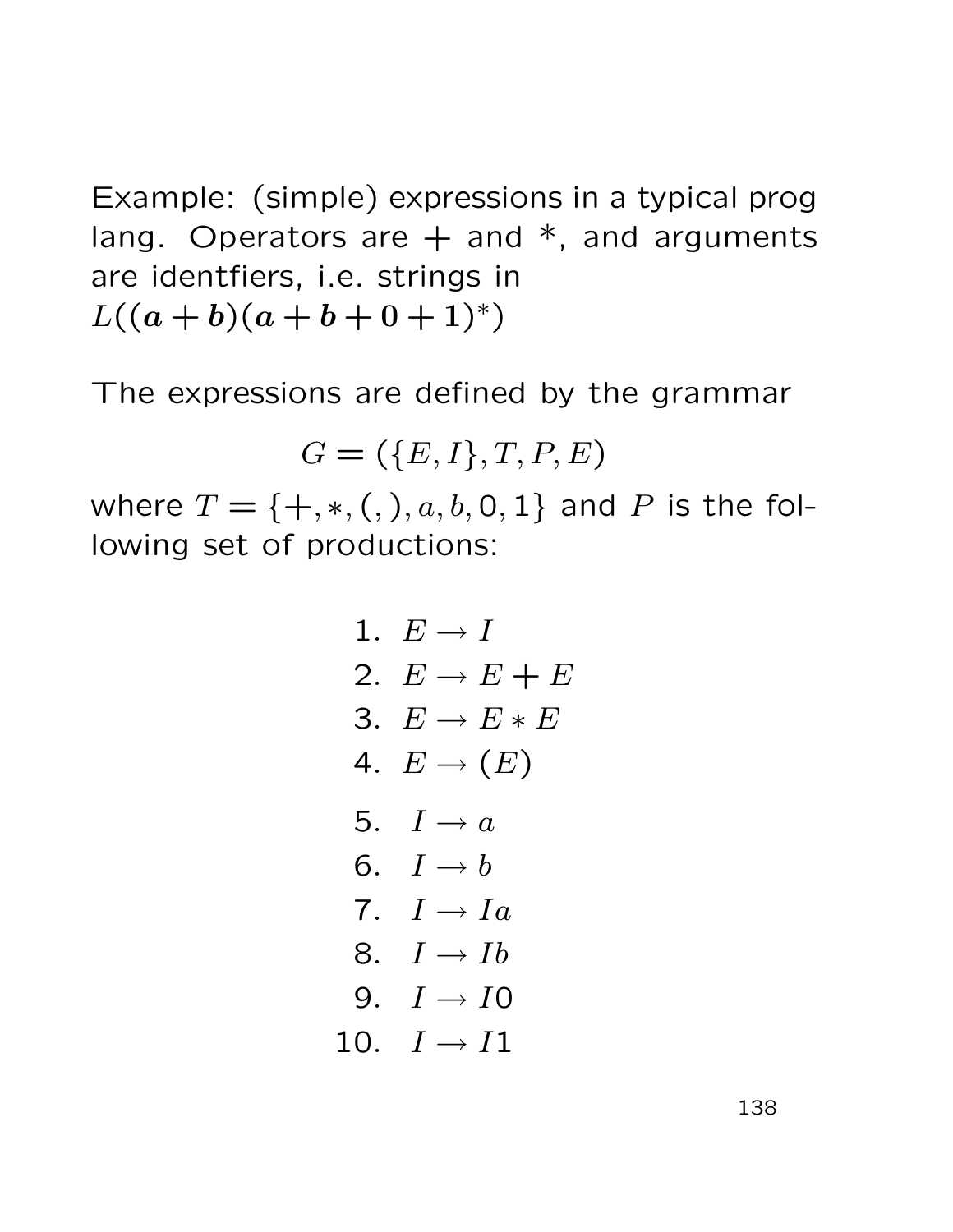# Derivations using grammars

- Recursive inference, using productions from body to head
- Derivations, using productions from head to body.

Example of recursive inference:

|       | String             |       |   | Lang   $Prod$   $String(s)$ used |
|-------|--------------------|-------|---|----------------------------------|
|       | $\boldsymbol{a}$   |       | 5 |                                  |
| (ii)  | $\boldsymbol{b}$   |       | 6 |                                  |
| (iii) | $b\Omega$          |       | 9 | (ii)                             |
| (iv)  | b00                |       | 9 | (iii)                            |
| (V)   | $\boldsymbol{a}$   | $\,E$ |   | (i)                              |
| (vi)  | b00                | E     |   | (iv)                             |
|       | $(vii)   a + b00$  | E     | 2 | (v), (vi)                        |
|       | (viii) $(a + b00)$ | E     | 4 | (vii)                            |
| (ix)  | $a * (a + b00)$    | E     | З | $(v)$ , $(viii)$                 |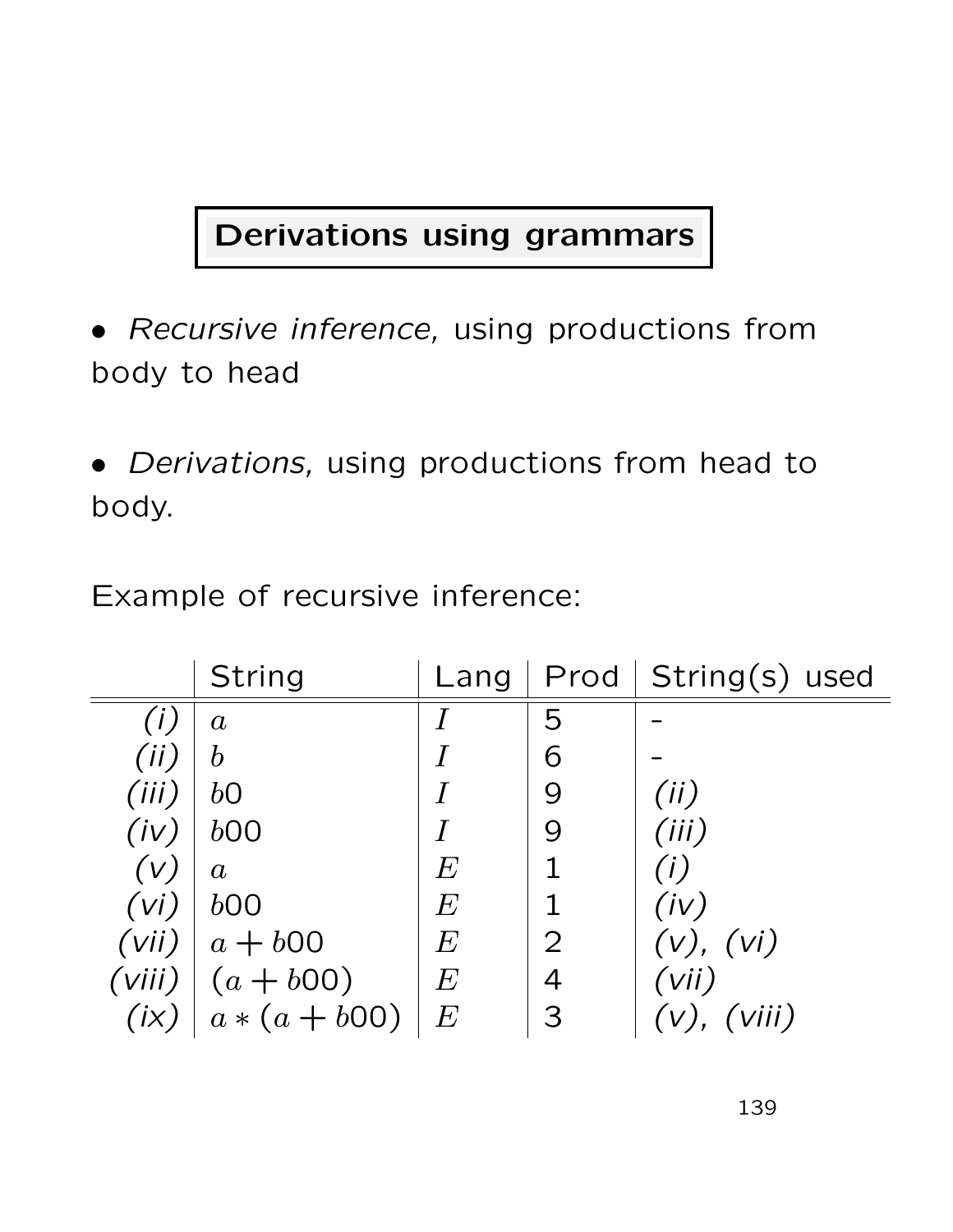Let  $G = (V, T, P, S)$  be a CFG,  $A \in V$ ,  $\{\alpha,\beta\} \subset (V \cup T)^*$ , and  $A \to \gamma \in P$ .

Then we write

$$
\alpha A\beta \underset{G}{\Rightarrow} \alpha \gamma \beta
$$

or, if  $G$  is understood

 $\alpha A\beta \Rightarrow \alpha \gamma \beta$ 

and say that  $\alpha A\beta$  derives  $\alpha\gamma\beta$ .

We define  $\stackrel{*}{\Rightarrow}$  to be the reflexive and transitive closure of  $\Rightarrow$ , IOW:

**Basis:** Let  $\alpha \in (V \cup T)^*$ . Then  $\alpha$  $\stackrel{*}{\Rightarrow} \alpha$ .

Induction: If  $\alpha$  $\stackrel{*}{\Rightarrow} \beta$ , and  $\beta \Rightarrow \gamma$ , then  $\alpha \stackrel{*}{\Rightarrow} \gamma$ .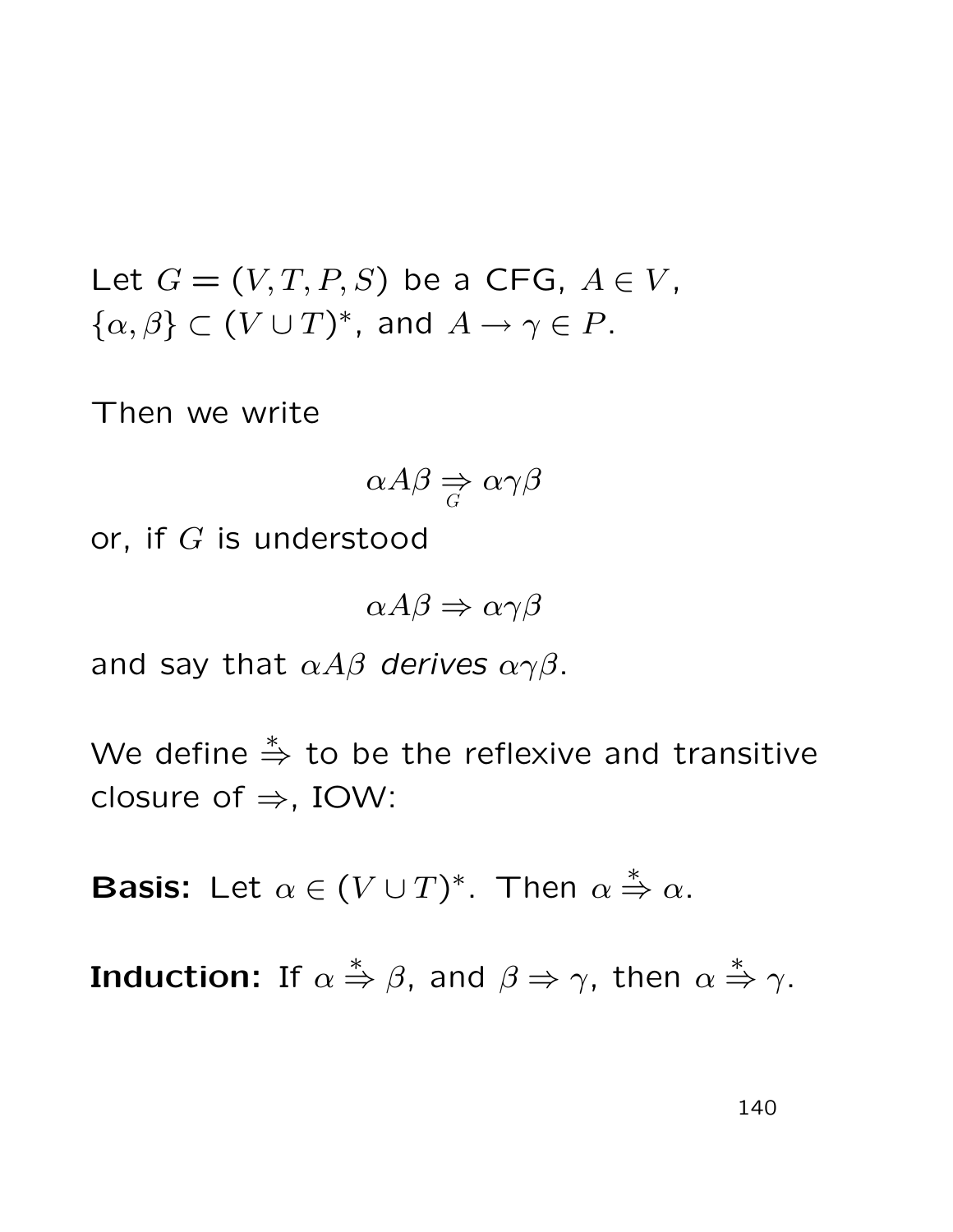Example: Derivation of  $a*(a + b00)$  from E in the grammar of slide 138:

$$
E \Rightarrow E * E \Rightarrow I * E \Rightarrow a * E \Rightarrow a * (E) \Rightarrow
$$
  

$$
a * (E + E) \Rightarrow a * (I + E) \Rightarrow a * (a + E) \Rightarrow a * (a + I) \Rightarrow
$$
  

$$
a * (a + I0) \Rightarrow a * (a + I00) \Rightarrow a * (a + b00)
$$

Note: At each step we might have several rules to choose from, e.g.  $I * E \Rightarrow a * E \Rightarrow a * (E)$ , versus  $I * E \Rightarrow I * (E) \Rightarrow a * (E).$ 

Note2: Not all choices lead to successful derivations of a particular string, for instance

$$
E \Rightarrow E + E
$$

won't lead to a derivation of  $a*(a + b00)$ .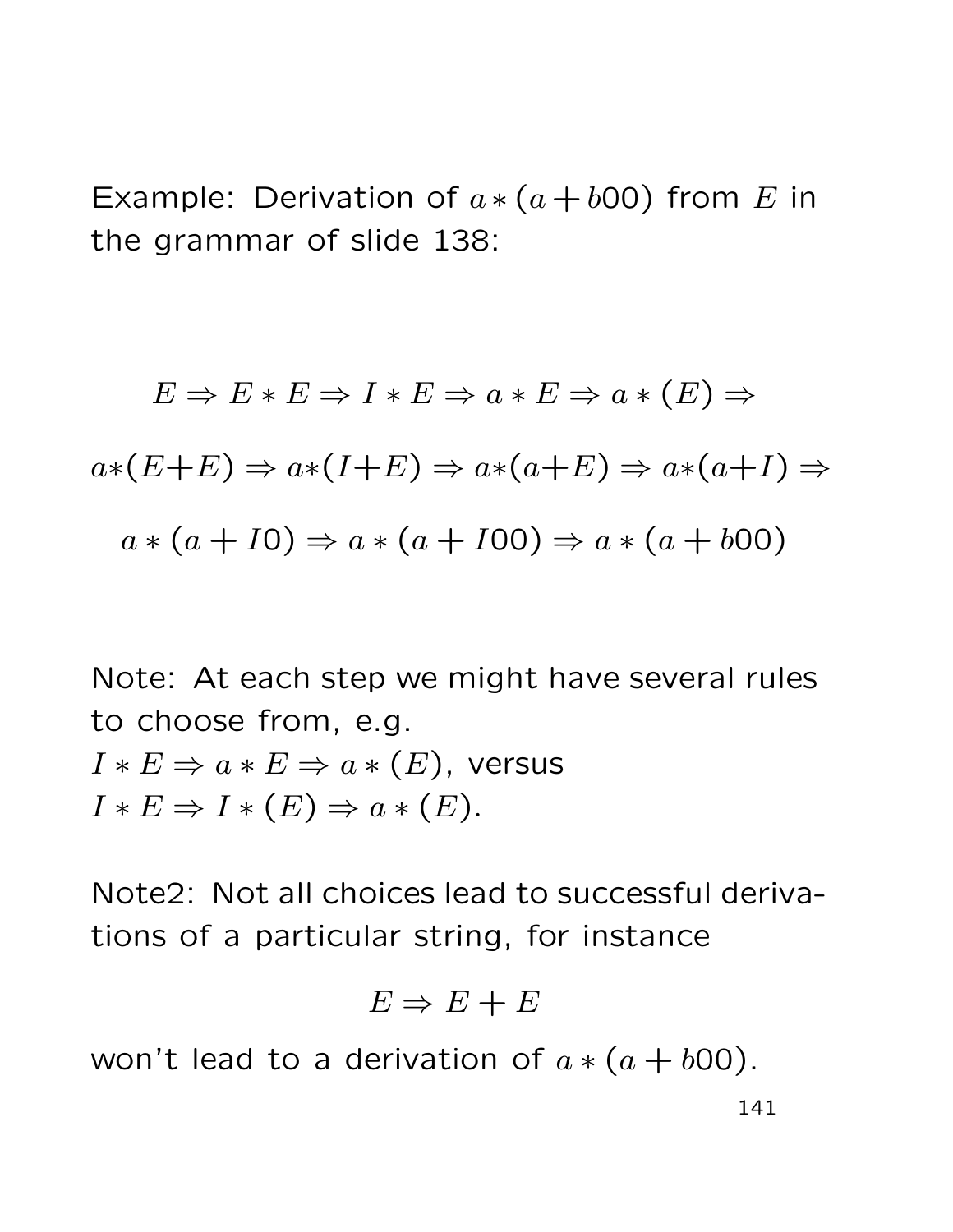## Leftmost and Rightmost Derivations

Leftmost derivation ⇒ lm : Always replace the leftmost variable by one of its rule-bodies.

Rightmost derivation ⇒ rm : Always replace the rightmost variable by one of its rule-bodies.

Leftmost: The derivation on the previous slide.

Rightmost:

$$
E \underset{rm}{\Rightarrow} E * E \underset{rm}{\Rightarrow}
$$
  
\n
$$
E * (E) \underset{rm}{\Rightarrow} E * (E + E) \underset{rm}{\Rightarrow} E * (E + I) \underset{rm}{\Rightarrow} E * (E + I0)
$$
  
\n
$$
\underset{rm}{\Rightarrow} E * (E + I00) \underset{rm}{\Rightarrow} E * (E + b00) \underset{rm}{\Rightarrow} E * (I + b00)
$$
  
\n
$$
\underset{rm}{\Rightarrow} E * (a + b00) \underset{rm}{\Rightarrow} I * (a + b00) \underset{rm}{\Rightarrow} a * (a + b00)
$$

We can conclude that  $E$ ∗ ⇒ rm  $a * (a + b00)$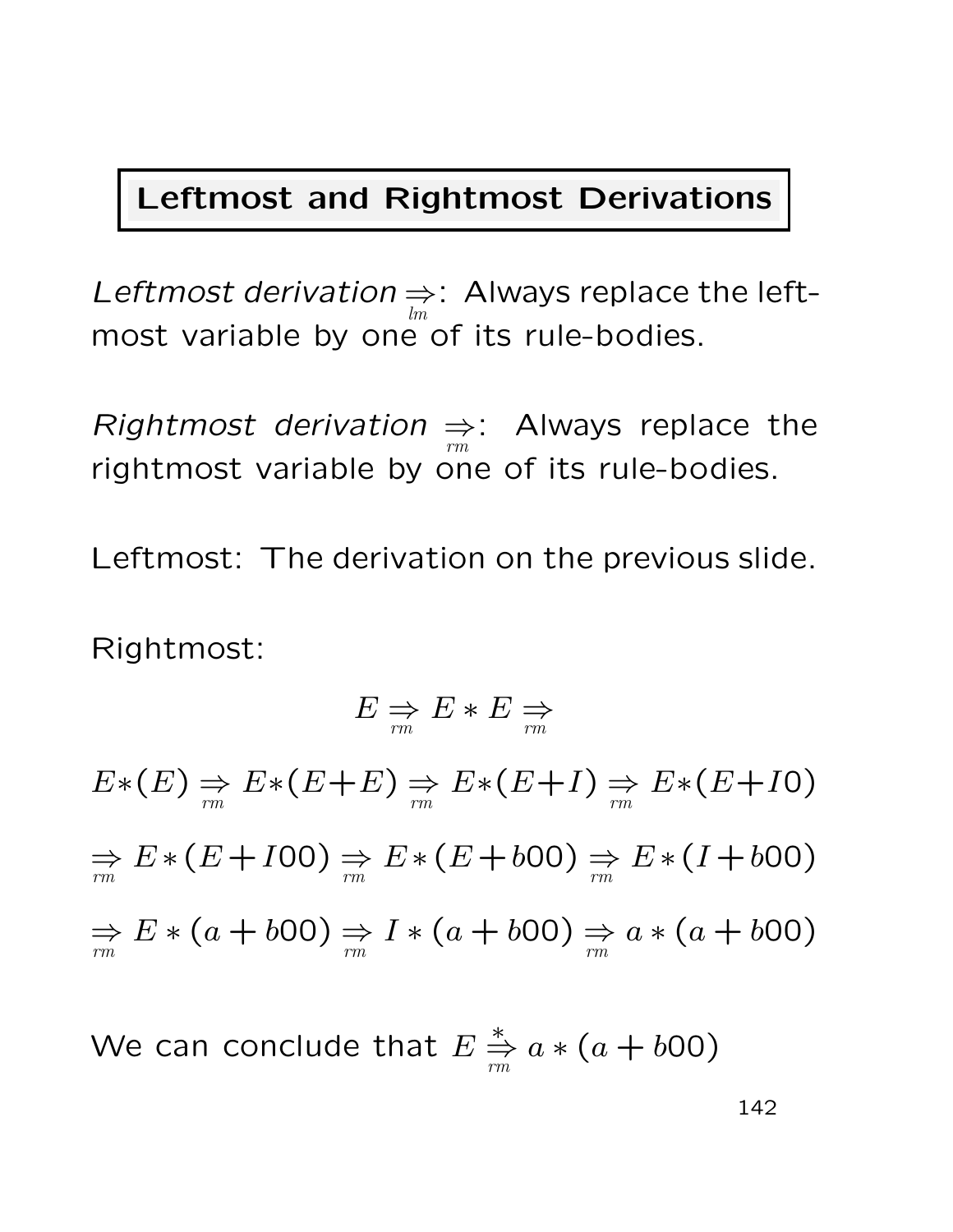### The Language of a Grammar

If  $G(V, T, P, S)$  is a CFG, then the language of  $G$  is

$$
L(G) = \{w \in T^* : S \stackrel{*}{\Rightarrow} w\}
$$

i.e. the set of strings over  $T^*$  derivable from the start symbol.

If G is a CFG, we call  $L(G)$  a context-free language.

Example:  $L(G_{pal})$  is a context-free language.

#### Theorem 5.7:

$$
L(G_{pal}) = \{w \in \{0, 1\}^* : w = w^R\}
$$

**Proof:** (2-direction.) Suppose  $w = w^R$ . We show by induction on  $|w|$  that  $w \in L(G_{pal})$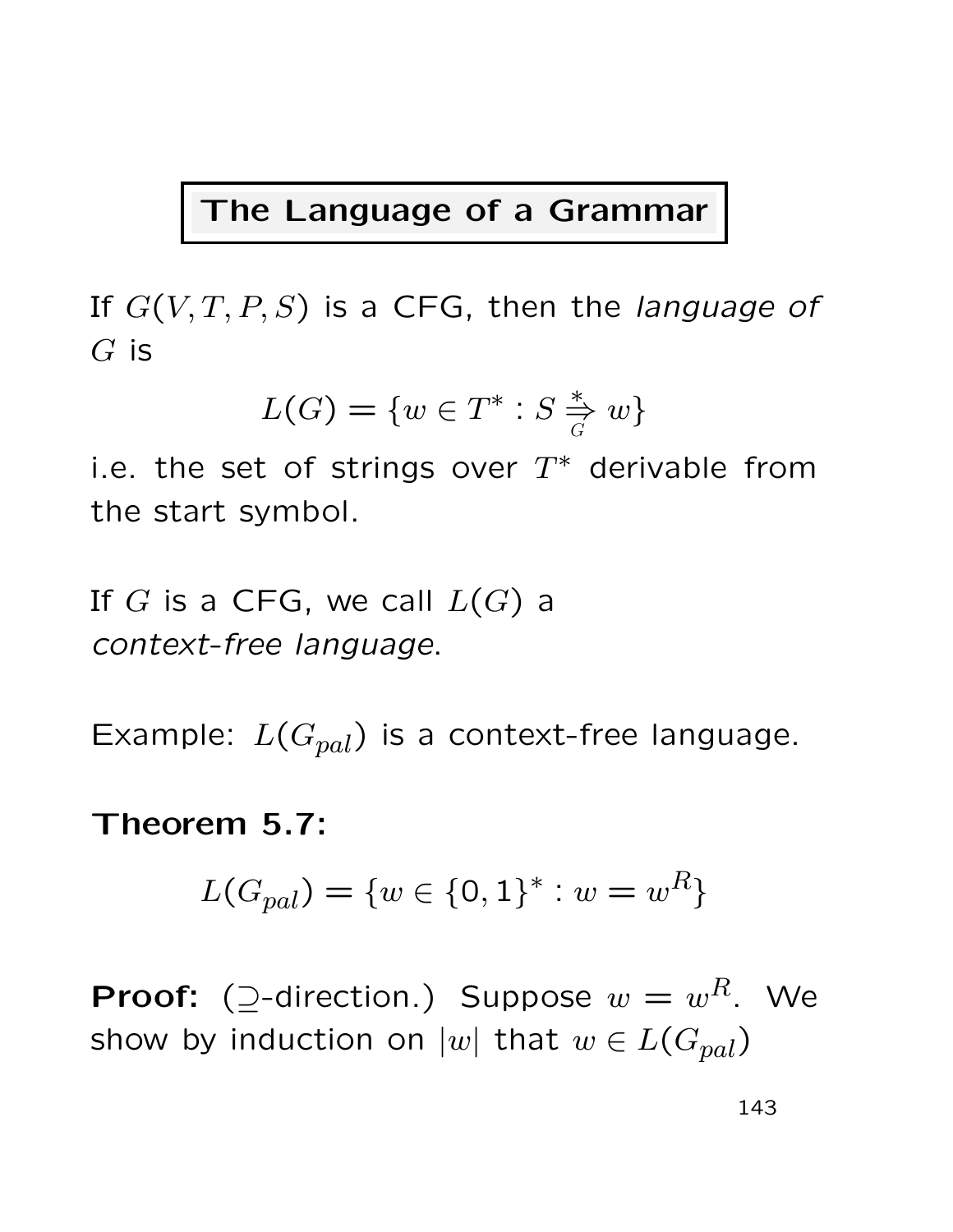**Basis:**  $|w| = 0$ , or  $|w| = 1$ . Then w is  $\epsilon, 0$ , or 1. Since  $P \rightarrow \epsilon, P \rightarrow 0$ , and  $P \rightarrow 1$  are productions, we conclude that  $P$ ∗ ⇒ G  $w$  in all base cases.

**Induction:** Suppose  $|w| \geq 2$ . Since  $w = w^R$ , we have  $w=0x0$ , or  $w=1x1$ , and  $x=x^R$ .

If  $w = 0x0$  we know from the IH that  $P$  $Rightarrow^* x.$ Then

$$
P \Rightarrow \mathbf{0}P\mathbf{0} \stackrel{*}{\Rightarrow} \mathbf{0}x\mathbf{0} = w
$$

Thus  $w \in L(G_{pal})$ .

The case for  $w = 1x1$  is similar.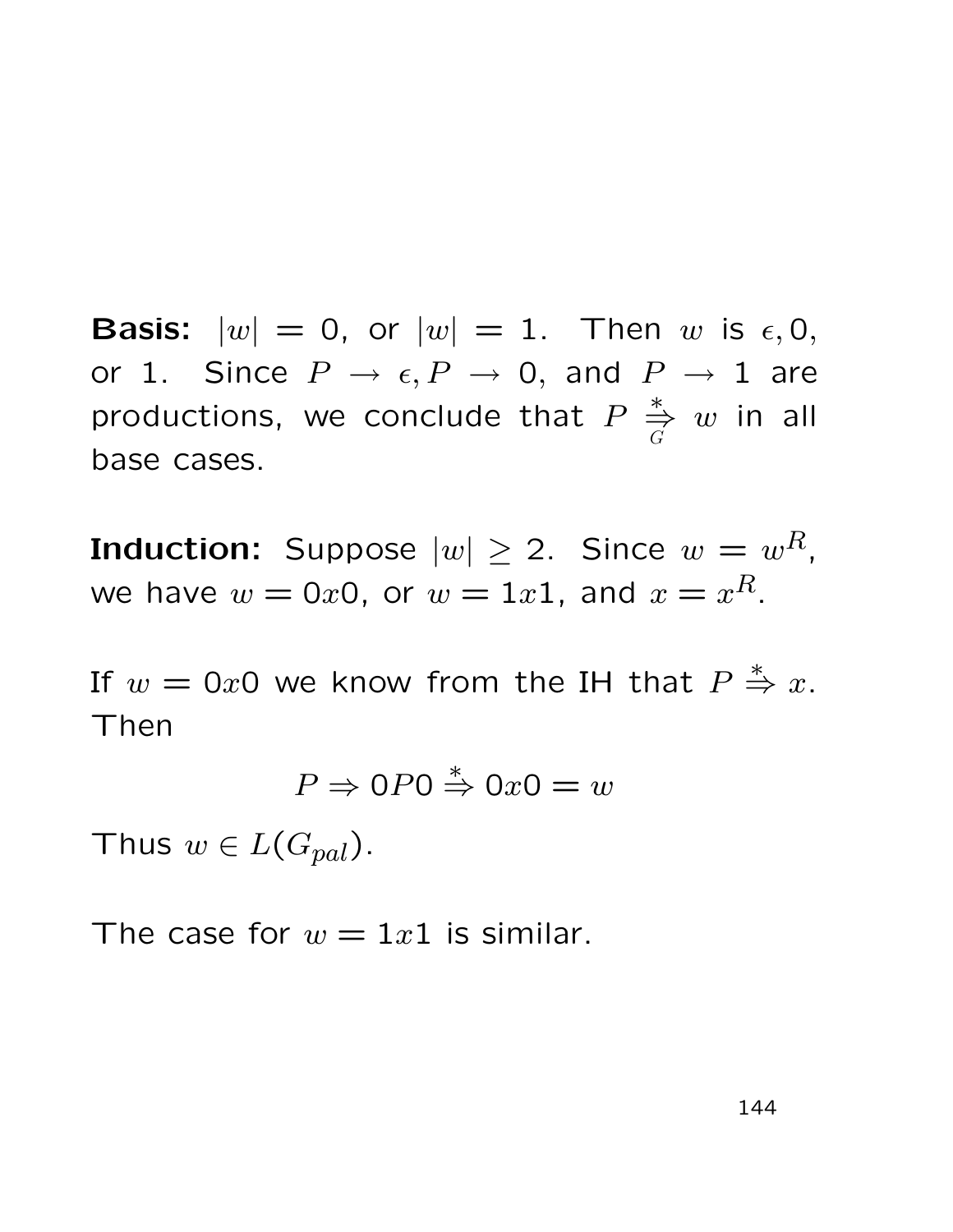( $\subseteq$ -direction.) We assume that  $w \in L(G_{pal})$ and must show that  $w = w^R$ .

Since  $w \in L(G_{pal})$ , we have  $P \overset{*}{\Rightarrow} w$ .

We do an induction on the length of  $\stackrel{*}{\Rightarrow}$ .

**Basis:** The derivation  $P$  $\stackrel{*}{\Rightarrow} w$  is done in one step.

Then w must be  $\epsilon$ , 0, or 1, all palindromes.

**Induction:** Let  $n \geq 1$ , and suppose the derivation takes  $n + 1$  steps. Then we must have

$$
w = 0x0 \stackrel{*}{\Leftarrow} 0P0 \Leftarrow P
$$

or

$$
w = 1x1 \stackrel{*}{\Leftarrow} 1P1 \Leftarrow P
$$

where the second derivation is done in  $n$  steps.

By the IH  $x$  is a palindrome, and the inductive proof is complete.

145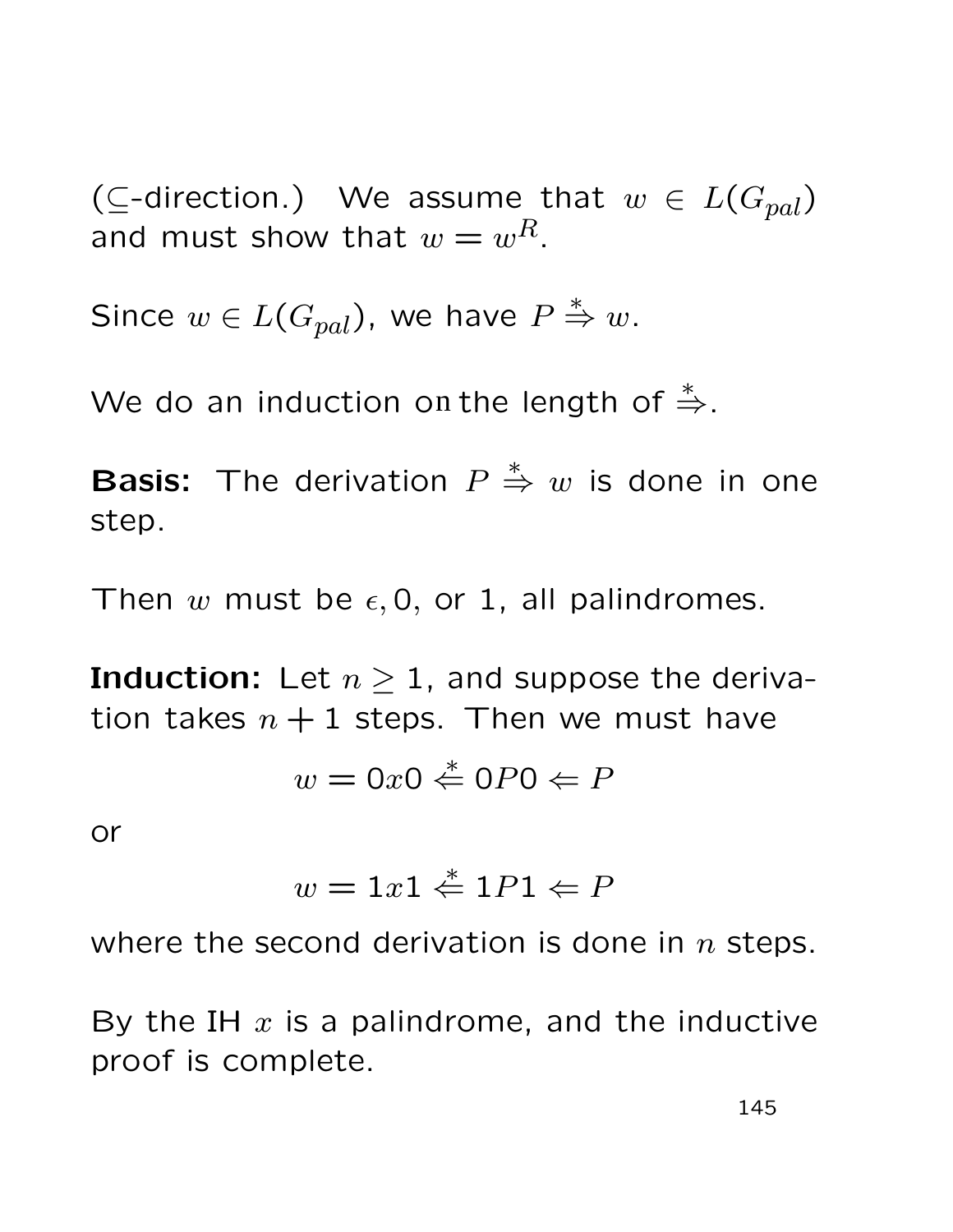Ex. Design CFGs for the following languages: L<sub>1</sub> = {balanced parentheses} = { $\varepsilon$ ,(),(()),()(),((())),((())((),(())(), ...} (the Dyck language)  $L_2 = \{0^m 1^n 2^p \mid m,n, p \ge 0, m+n = p\}$  $L_3 = \{ w \mid w \in \{0,1\}^*, w \ll w^R \}$ 

# Sentential Forms

Let  $G = (V, T, P, S)$  be a CFG, and  $\alpha \in (V \cup T)^*$ . If

> S  $\stackrel{*}{\Rightarrow} \alpha$

we say that  $\alpha$  is a sentential form.

If  $S \Rightarrow \alpha$  we say that  $\alpha$  is a left-sentential form, and  $\mathop{\sf inf}\limits^{lm} S \Rightarrow$ rm  $\alpha$  we say that  $\alpha$  is a right-sentential form

Note:  $L(G)$  is those sentential forms that are in  $T^*$ .